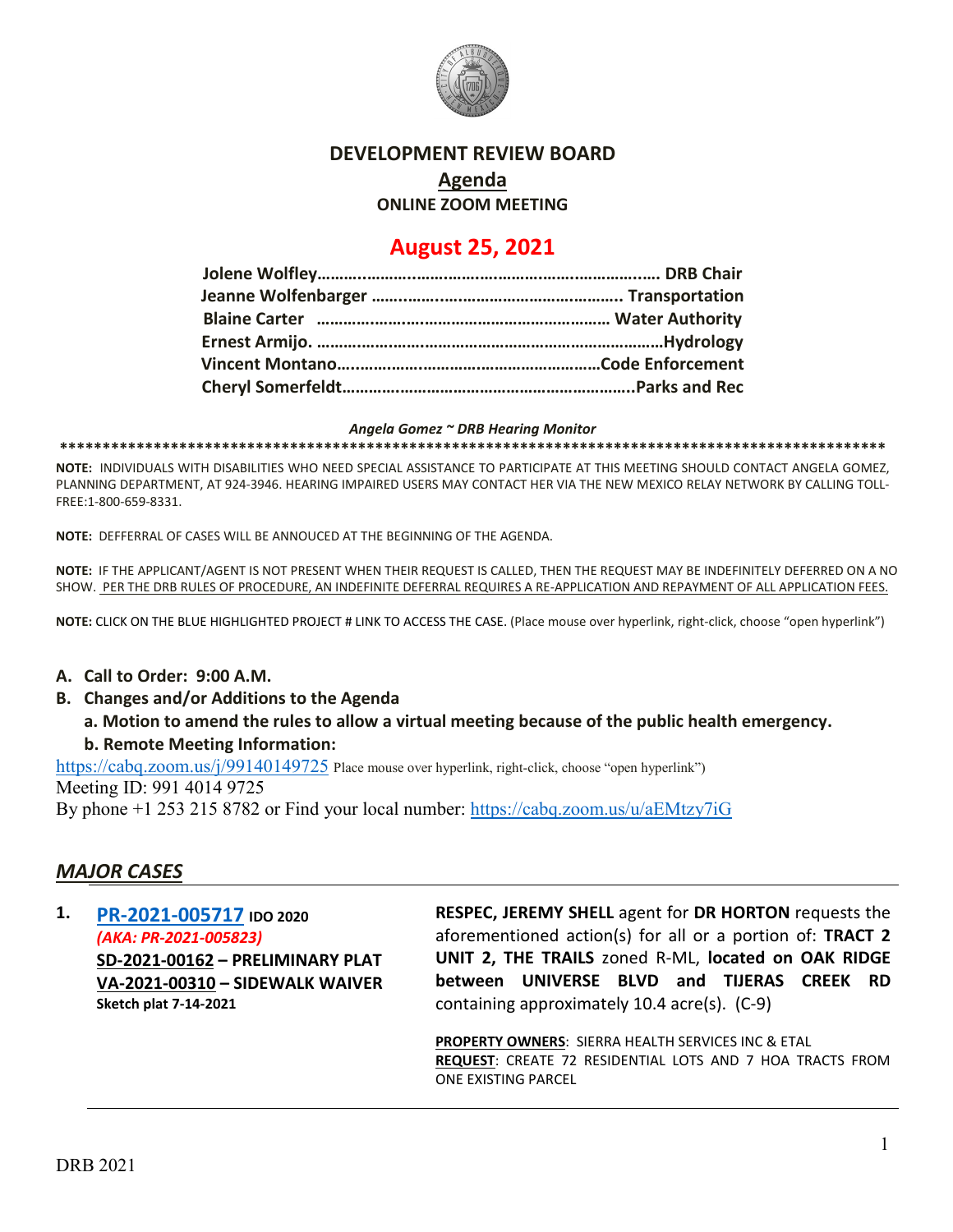| 2. | Project #PR-2019-002277- IDO 2018<br>(1002962)<br>SI-2019-00246 - SITE PLAN | <b>RESPEC</b> agent(s) for <b>RAINBOW PASEO, LLC</b> request(s) the<br>aforementioned action(s) for all or a portion of TRACT A<br>PLAT OF TRACTS A, B AND C CANTATA AT THE TRAILS UNIT<br>2 (BEING A REPLAT OF TRACT OS-4 THE TRAILS UNIT 2 &<br>TRACT A TAOS AT THE TRAILS UNIT 2), zoned R-ML, located<br>on OAKRIDGE ST NW between OAKRIDGE ST NW and TREE<br><b>LINE AVE NW</b> , containing approximately 3.26 $\arccos(5)$ . (C-9)<br>[Deferred from 8/15/19, 10/9/19, 12/4/19, 2/5/20, 3/4/20, 4/15/20, 6/3/20,<br>8/5/20], 9/30/20, 10/14/20, 12/16/20, 2/24/21, 4/21/21, 6/23/21] |
|----|-----------------------------------------------------------------------------|---------------------------------------------------------------------------------------------------------------------------------------------------------------------------------------------------------------------------------------------------------------------------------------------------------------------------------------------------------------------------------------------------------------------------------------------------------------------------------------------------------------------------------------------------------------------------------------------|
|    |                                                                             | <b>PROPERTY OWNERS: RV LOOP LLC</b><br>REQUEST: 52 UNIT TOWNHOME DEVELOPMENT                                                                                                                                                                                                                                                                                                                                                                                                                                                                                                                |
|    |                                                                             | ** APPLICANT REQUESTS DEFERRAL TO OCTOBER 6, 2021.                                                                                                                                                                                                                                                                                                                                                                                                                                                                                                                                          |
| 3. | PR-2021-005566 IDO 2019<br>SI-2021-01212 - SITE PLAN                        | DEVELOPMENT MANAGING CONSULTANTS agent for<br><b>MATTHEW</b><br><b>DEVELOPMENT</b><br><b>RACHEL</b><br>requests<br>the<br>aforementioned action(s) for all or a portion of: TRACT A-2,<br>VENTANA RANCH zoned R-ML, located at 6441 VENTANA<br><b>IRVING</b><br><b>VENTANA</b><br><b>NW</b><br>between<br>and<br>containing<br>approximately 5.0 acre(s). $(B-10)$<br>PROPERTY OWNERS: GERALD & VICTORIA MARTIN, CO-TRUSTEES<br><b>MARTIN RVT</b><br>REQUEST: SITE PLAN FOR SAMS ACADEMY CHARTER SCHOOL                                                                                     |
|    |                                                                             |                                                                                                                                                                                                                                                                                                                                                                                                                                                                                                                                                                                             |
| 4. | PR-2020-005689 IDO 2019<br>SI-2021-00987 - SITE PLAN AMENDMENT              | <b>CONSENSUS</b><br><b>PLANNING</b><br>INC.<br><b>LEGACY</b><br>agent<br>for<br>DEVELOPMENT & MANAGEMENT LLC (KLG 10, LLC),<br>requests the aforementioned action(s) for all or a portion<br>of: TRACT B-1-A, MESA DEL NORTE ADDITION zoned MX-<br>M. located on <b>CONSTITUTION AVE NE. between</b><br>LOUISIANA BLVD NE and MESILLA ST NE containing<br>approximately 1.7414 acre(s). (J-19) [Deferred from 8/11/21]                                                                                                                                                                      |
|    |                                                                             | PROPERTY OWNERS: LEGACY DEVELOPMENT & MANAGEMENT LLC<br>(KLG 10, LLC)<br>REQUEST: 151 UNIT MULTI-FAMILY RESIDENTIAL DEVELOPMENT                                                                                                                                                                                                                                                                                                                                                                                                                                                             |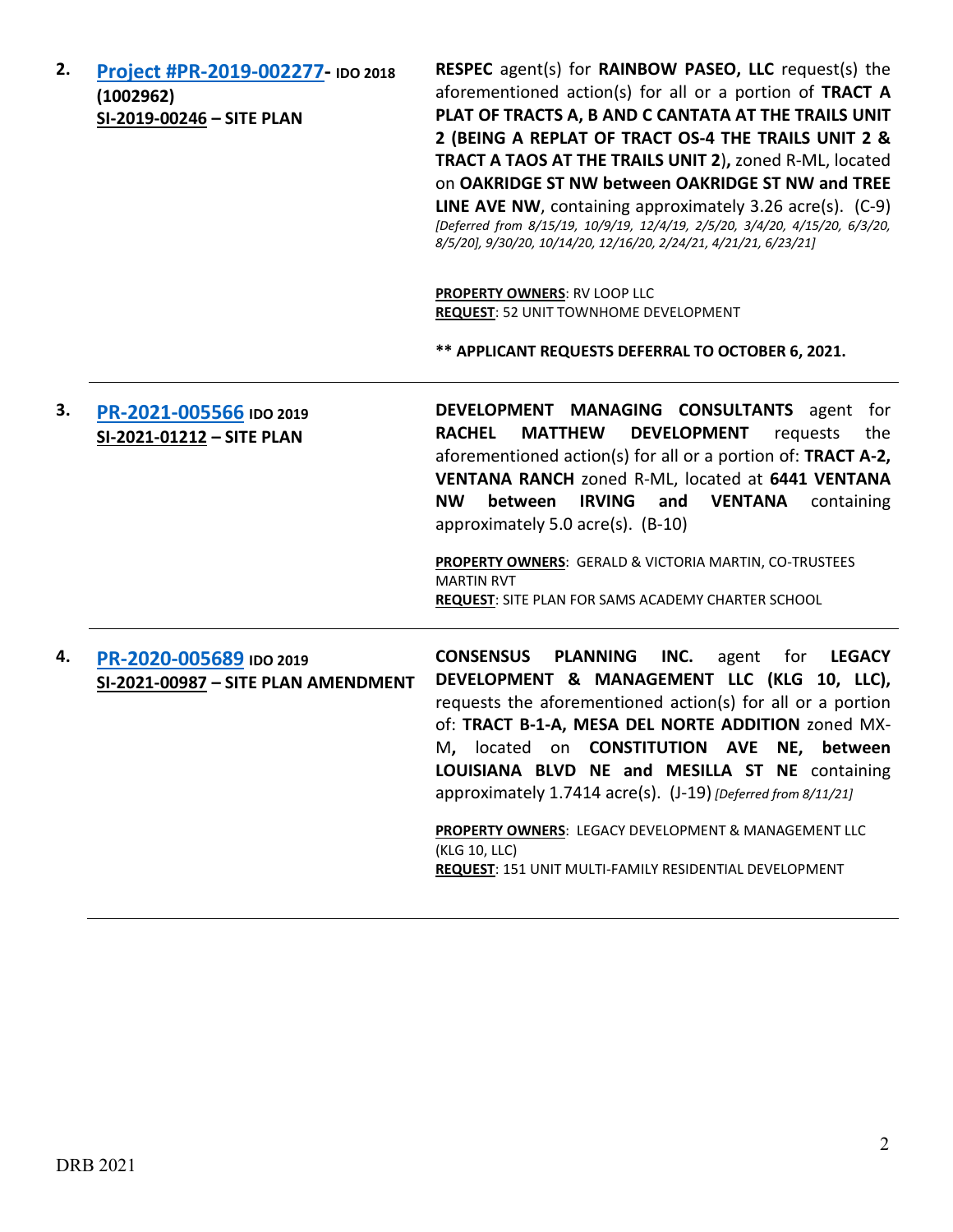| 5. | PR-2021-004968 IDO 2019<br>SD-2021-00145 - BULK PLAT<br>SD-2021-00146 - VACATION OF PUBLIC<br><b>EASEMENT 20' waterline note 3</b><br>SD-2021-00147 - VACATION OF PUBLIC<br><b>EASEMENT 20' waterline note 4</b><br>SD-2021-00148 - VACATION OF PUBLIC<br><b>EASEMENT20' waterline note 5</b><br>SD-2021-00149 - VACATION OF PUBLIC<br><b>EASEMENT Roadway</b><br>SD-2021-00150 - VACATION OF PUBLIC<br><b>EASEMENT Storm Drain</b><br>Sketch plat 1-27-2021 | <b>BOHANNAN HUSTON INC.</b> agent for <b>ELK HAVEN</b> requests<br>the aforementioned action(s) for all or a portion of: TRACT<br>B-1 & B-2, LA CUENTISTA SUBDIVISION zoned R-ML,<br>located on ROSA PARKS RD NW between UNSER BLVD NW<br>and KIMMICK DR NW containing approximately 59.0<br>$\text{acre}(s)$ . $(C-10)$ [Deferred from 8/11/21]<br><b>PROPERTY OWNERS: PULTE GROUP</b><br><b>REQUEST: BULK PLAT, VACATIONS OF PUBLIC EASEMENT</b>                                 |
|----|--------------------------------------------------------------------------------------------------------------------------------------------------------------------------------------------------------------------------------------------------------------------------------------------------------------------------------------------------------------------------------------------------------------------------------------------------------------|------------------------------------------------------------------------------------------------------------------------------------------------------------------------------------------------------------------------------------------------------------------------------------------------------------------------------------------------------------------------------------------------------------------------------------------------------------------------------------|
| 6. | PR-2020-004457 IDO 2019<br>SD-2021-00025 - PRELIMINARY PLAT<br>VA-2021-00033 - VARIANCE<br>VA-2021-00034 - TEMPORARY DEFERRAL<br><b>OF SIDEWALK</b>                                                                                                                                                                                                                                                                                                          | RIO GRANDE ENGINEERING agent for BARBARA MUELLER<br>request(s) the aforementioned action(s) for all or a portion<br>of TRACT 22 VOLCANO CLIFFS SUBD UNIT 6<br>LOT 22,<br>VOLCANO CLIFFS UNIT 6 zoned RA-1, located on QUIVIRA<br>DR between VISTA VIEJA AVE and RETABLO RD containing<br>approximately 6.0 acre(s). (D-9)[Deferred from 3/3/21, 5/26/21,<br>7/21/21, 7/28/21]<br>PROPERTY OWNERS: MUELLER BARBARA A<br>REQUEST: PRELIMINARY PLAT, VARIANCE, TEMP SIDEWALK DEFERRAL |
| 7. | PR-2021-005414 IDO 2019<br>SI-2021-01031 - SITE PLAN<br>SD-2021-00136 - PRELIMINARY PLAT<br>SD-2021-00137 - VACATION OF PUBLIC<br><b>EASEMENT 90' Drainage</b><br>SD-2021-00138 - VACATION OF PUBLIC<br><b>EASEMENT 10' Utility</b><br>SD-2021-00139 - VACATION OF PRIVATE<br><b>EASEMENT 40' x 30' Access</b><br><b>Sketch plat 5-12-2021</b>                                                                                                               | TIERRA WEST, LLC agent for LA MAME LLC requests the<br>aforementioned action(s) for all or a portion of: TRACT F-4-<br>A PLAT OF TRACTS F-3-A, F-4-A & F-6-A, ATRISCO<br>BUSINESS PARK UNIT 3 zoned MX-M, located at 441 & 457<br>COORS BLVD between COORS BLVD NW and BLUEWATER<br>RD NW containing approximately 8.94 acre(s). (J-10) [8/4/21]<br>PROPERTY OWNERS: LA MAME, LLC<br><b>REQUEST: DRB SITE PLAN, PRELIMINARY PLAT, VACATION ACTIONS</b>                             |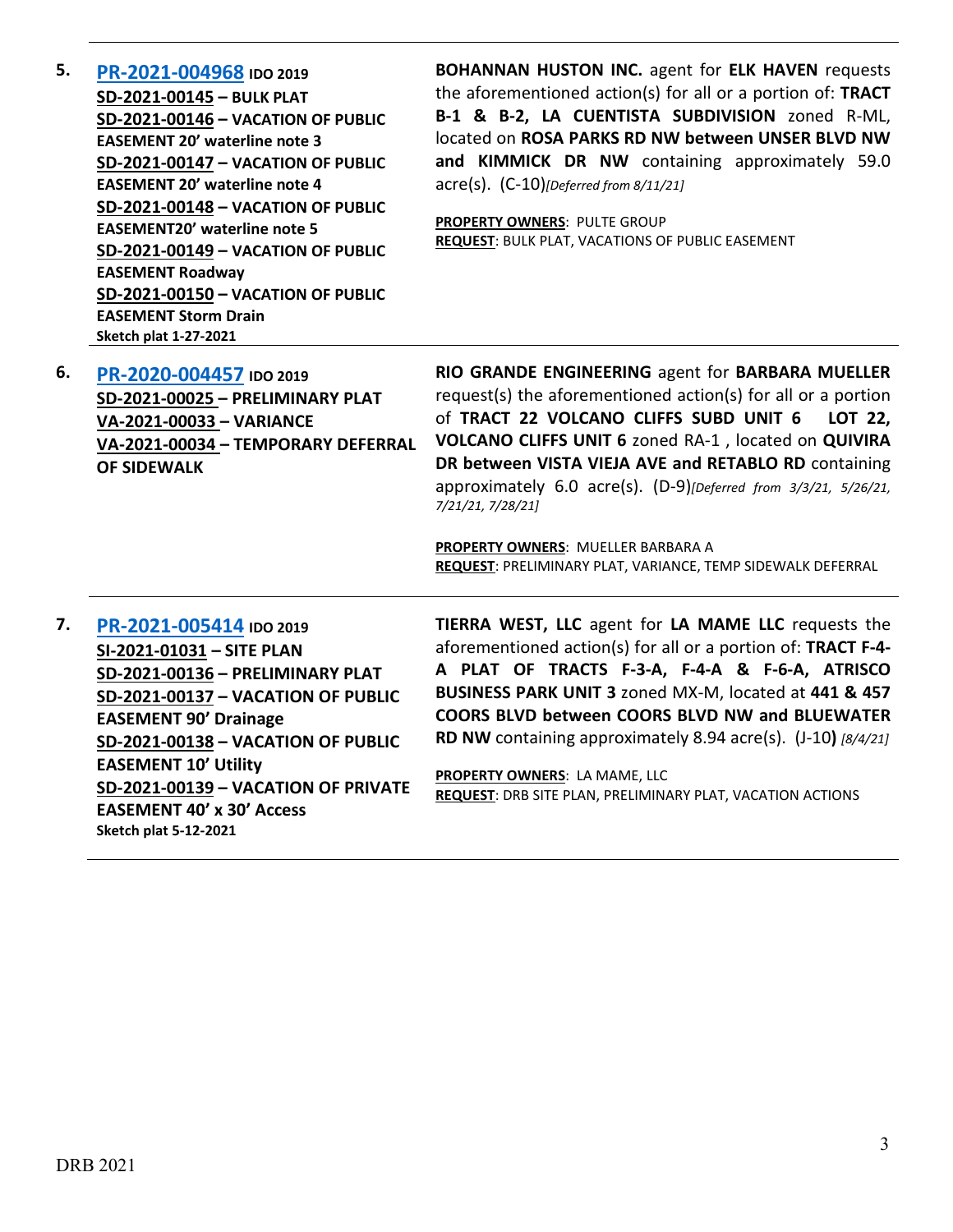| 8. | PR-2018-001579 IDO 2019             | MODULUS ARCHITECTS INC. C/O ANGELA WILLIAMSON                           |
|----|-------------------------------------|-------------------------------------------------------------------------|
|    | SI-2021-00304 - SITE PLAN           | agent for WINROCK PARTNERS LLC<br>requests the                          |
|    | SI-2021-00305 - SITE PLAN AMENDMENT | aforementioned action(s) for all or a portion of: <b>PARCEL Z</b>       |
|    |                                     | FINAL PLAT PARCEL Z AND TRACTS A, D, E, F-1, G & H,                     |
|    |                                     | zoned MX-H, located at 2100 LOUISIANA BLVD NW                           |
|    |                                     | INDIAN SCHOOL and I-40<br>between<br>containing                         |
|    |                                     | approximately $28.8654$ acre(s). $(1-19)$ [Deferred from $3/31/21$ ,    |
|    |                                     | 4/28/21, 5/26/21, 6/23/21, 6/30/21, 7/14/21, 7/21/21, 7/28/21, 8/11/21] |
|    |                                     |                                                                         |
|    |                                     | <b>PROPERTY OWNERS: WINROCK PARTNERS LLC</b>                            |
|    |                                     | <b>REQUEST:</b> SITE PLAN FOR NEW PARK CONCEPT TO INCLUDE               |
|    |                                     | WATERFEATURES, 2 INTERNAL PAD SITES FOR FUTURE USERS, 2                 |
|    |                                     | BUILDINGS ALONG DILLARDS. PARK INCLUDES KIDS PLAYING AREA,              |
|    |                                     | <b>PATHS AND BRIDGES</b>                                                |

# *MINOR CASES*

| 9.  | PR-2020-004748 IDO 2019<br>SD-2021-00152 - PRELIMINARY/FINAL<br><b>PLAT</b><br><b>Sketch plat 12-2-2020</b> | TIM SOLINSKI agent for AUI INC. requests the<br>aforementioned action(s) for all or a portion of: *62 4 ARMIJO<br>BROS ADDN LOTS 62, 63 & 64 & LOTS R, S & T & ALLEY ADJ LT, LOTS 1-5<br>ALL LOT 6 EXC A SELY PORTION BLK C OF THE MANDELL BUSINESS AND<br>RESIDENCE ADDN AND AN UNPLATTED STRIP OF LAND W OF AND ADJ<br>THERE, PORTION OF LOTS 7 & 8 BLOCK C MANDELL BUSINESS AND            |
|-----|-------------------------------------------------------------------------------------------------------------|-----------------------------------------------------------------------------------------------------------------------------------------------------------------------------------------------------------------------------------------------------------------------------------------------------------------------------------------------------------------------------------------------|
|     |                                                                                                             | RESIDENCE ADDN & PORTION OF P & Q PERFECTO MARIANO JESUS<br>ARMIJO ADD, TRACT A2 PLAT OF TRACTS A-1 & A-2,<br>zoned MX-FB-UD, located at ONE CIVIC PLAZA & 400<br><b>MARQUETTE between MARQUETTE and TIJERAS</b><br>containing approximately 2.2273 acre(s). (J-14) Deferred from<br>7/28/21, 8/4/2, 8/11/21]                                                                                 |
|     |                                                                                                             | PROPERTY OWNERS: BERNALILLO COUNTY, CITY OF ALBUQUERQUE<br>REQUEST: REPLAT TO CONSOLIDATE 22 LOTS/TRACTS INTO 2 TRACTS,<br>DEDICATE ADDITIONAL PUBLIC RIGHTS-OF-WAY AND TO GRANT<br><b>EASEMENTS</b>                                                                                                                                                                                          |
| 10. | PR-2018-001695 IDO 2019<br>SD-2021-00070 - PRELIMINARY/FINAL<br><b>PLAT</b>                                 | NOVUS PROPERTIES LLC, MICHAEL MONTOYA, TRULA<br>HOWE requests the aforementioned action(s) for all or a<br>portion of TRACT B, FOUNTAIN HILLS PLAZA SUBDIVISION,<br>zoned NR-C, located on NUNZIO AVE NW between EAGLE<br>RANCH RD NW between EAGLE RANCH RD NW and VISTA<br><b>FUENTE RD NW, containing approximately 3.8568 acre(s).</b><br>(C-12)[Deferred from 4/14/21, 5/26/21, 6/23/21] |
|     |                                                                                                             | PROPERTY OWNERS: NOVUS PROPERTIES LLC<br>REQUEST: FINAL PLAT TO SUBDIVIDE TRACT B INTO B1, B2, B3, B4                                                                                                                                                                                                                                                                                         |

### *SKETCH PLAT*